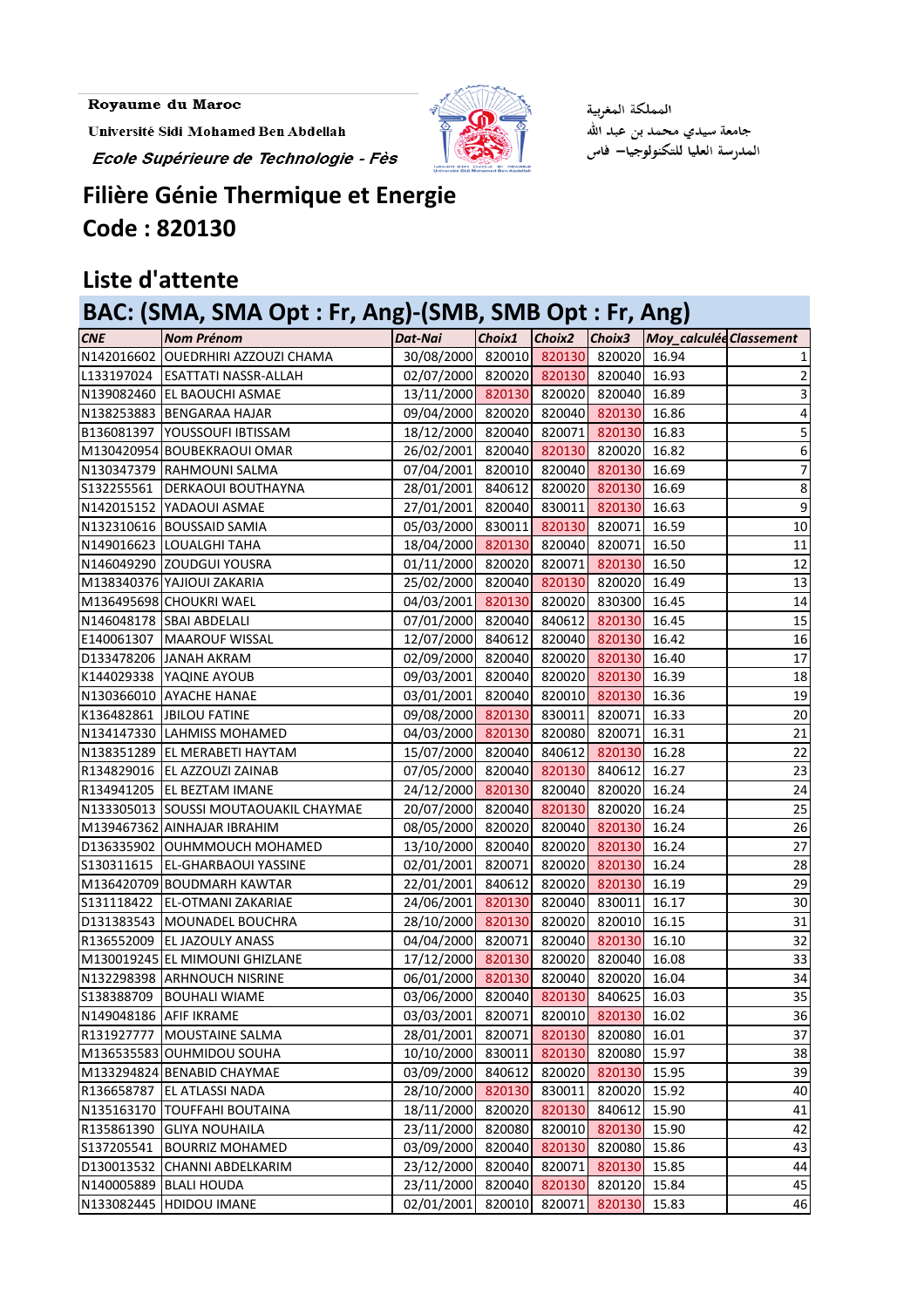|                          | N136350425 RIFFI FIRDAOUS             | 26/02/2001 820071 820130 830300 15.80               |        |               |                      |       | 47  |
|--------------------------|---------------------------------------|-----------------------------------------------------|--------|---------------|----------------------|-------|-----|
|                          | M131340292 OURADI YASSINE             | 02/01/2001 820040 820130 820080 15.77               |        |               |                      |       | 48  |
| N137171826 SGHIR HAJAR   |                                       | 28/12/2000                                          |        |               | 820020 820130 820071 | 15.75 | 49  |
|                          | C134132398   AJLI MOATA-ALLAH         | 13/09/2000                                          |        |               | 820020 820130 820040 | 15.74 | 50  |
|                          | M138413875 JEBBOURI OUIJDANE          | 20/02/2001 820130 820020 820040                     |        |               |                      | 15.69 | 51  |
|                          | G130438490 ECH-CHIGUER GHIZLANE       | 21/01/2000 820020 820130 840612                     |        |               |                      | 15.69 | 52  |
|                          | J131112889   EL YAAGOUBI GHITA        | 20/08/2000 820020 820130 840625                     |        |               |                      | 15.67 | 53  |
|                          | M137420951 MOULOUDI AMAL              | 20/07/2000                                          | 840612 |               | 820020 820130        | 15.66 | 54  |
|                          | R130191365   BELLIZOU MOHAMED         | 05/04/2001 820130                                   |        |               | 820020 830011        | 15.65 | 55  |
|                          | D135282391 EL GHAICH HICHAM           | 08/06/2000 820040 820130 840625                     |        |               |                      | 15.65 | 56  |
|                          | P141012444   EL MACHOUDI MOHAMED      | 18/12/2000 820040 820020 820130                     |        |               |                      | 15.65 | 57  |
|                          | N133109248   BEN-SAGHROUNE ILHAME     | 01/05/2000 820130 820040 830300                     |        |               |                      | 15.64 | 58  |
|                          | N140029641 ESAFSSAFI FATIMA-ZAHRA     | 24/03/2000                                          |        |               | 820040 820130 820010 | 15.63 | 59  |
|                          | S133255587 CHAFIK SALMANE             | 13/05/2000                                          |        |               | 820020 820040 820130 | 15.59 | 60  |
|                          | M139428812 ALLOUCHI DOUAA             | 03/10/2000 820071 820020 820130                     |        |               |                      | 15.59 | 61  |
|                          | N136350221 SEBBAR OUSSAMA             | 05/05/2000 820020 820040 820130                     |        |               |                      | 15.57 | 62  |
|                          | N140049277 EL HILALI SAAD             | 21/08/2000 820010 820130 820071                     |        |               |                      | 15.54 | 63  |
|                          | R133361023  HALLOUMI ADNANE           | 13/04/2000                                          |        |               | 820020 820130 820040 | 15.53 | 64  |
|                          | N143060629 OULKHIR HAJAR              | 02/01/2001                                          | 820020 |               | 820071 820130        | 15.50 | 65  |
|                          | M132305948 EL ATTAR WISSAL            | 09/07/2000 820020 840612 820130                     |        |               |                      | 15.50 | 66  |
|                          |                                       |                                                     |        |               |                      |       | 67  |
|                          | N130365975   MARBOUH MOHAMED          | 29/07/2000 820010 820130 820040                     |        |               |                      | 15.47 | 68  |
| M136420717 ABBI HATIM    | M130435326 BOULANOUAR WALID           | 16/03/2001 820040 820130 820020 15.47<br>26/05/2000 | 820130 |               | 820040 820020        | 15.45 | 69  |
|                          |                                       |                                                     |        |               |                      |       |     |
|                          | M131421094 ERTIBI MERYEM              | 31/03/2000                                          | 820020 | 840612        | 820130               | 15.45 | 70  |
|                          | K139213647 SAHBANI OUSSAMA            | 24/09/2000 820040 820020 820130                     |        |               |                      | 15.45 | 71  |
|                          | M130451998 ADARDOUR RIDA              | 03/11/2000                                          | 830011 |               | 840623 820130        | 15.45 | 72  |
| K137453578   TALBI HADIL |                                       | 24/08/2000 830011                                   |        |               | 820071 820130        | 15.44 | 73  |
|                          | E142188655   EL KOURI YASSINE         | 10/06/2000                                          | 820010 | 820130        | 820040               | 15.43 | 74  |
|                          | H145035388 AKNOUCH ABDELMOUMENE       | 19/03/1999                                          | 820020 |               | 820040 820130        | 15.43 | 75  |
|                          | F137122051   BENOUFIR ZIYAD           | 04/03/2000 820071                                   |        |               | 820130 820020        | 15.41 | 76  |
|                          | N136349958 TALBI MOHAMMED             | 31/03/2001 820071 820130 820080                     |        |               |                      | 15.41 | 77  |
|                          | N138355600 BOUARFA SOUHAYLA           | 26/12/2000 820130 840612 820020 15.40               |        |               |                      |       | 78  |
|                          | N130214953 BOUSSOUF HAJAR             | 17/01/2000 820020 820130                            |        |               | 840625               | 15.40 | 79  |
|                          | M135305880 GHANNAMI YASMINE           | 06/03/2001 820020 820130 820071                     |        |               |                      | 15.40 | 80  |
|                          | N131347401 CHAKIR NIHAD               | 22/07/2001                                          | 820130 |               | 820020 830011        | 15.39 | 81  |
|                          | J138297017 ZHANI MAROUAN              | 27/12/2000                                          | 820010 |               | 820040 820130        | 15.36 | 82  |
|                          | N134279046 KAMAL WALID                | 17/04/2000                                          | 820020 |               | 820010 820130        | 15.35 | 83  |
|                          | M146052085 ZEKRI DIAE - EDDINE        | 03/05/2000                                          | 820020 | 820130        | 830011               | 15.33 | 84  |
|                          | N136366015 ZIDAOUI MAHA               | 31/08/2000 820130                                   |        | 840612        | 830300               | 15.31 | 85  |
|                          | E130198337   HACHIMI FATIMA ZAHRA     | 30/11/2000                                          | 820130 | 820071        | 840625               | 15.31 | 86  |
|                          | S130409165   TRICHA REDA              | 22/09/2000                                          | 820130 | 820071        | 840623               | 15.30 | 87  |
|                          | N132365960 BEKKOURI BOUTAINA          | 24/02/2000                                          |        |               | 820010 820130 820071 | 15.28 | 88  |
|                          | D139834551   BOUZMOUL MOHAMED AMINE   | 27/03/2001                                          | 820040 | 820130        | 820071               | 15.27 | 89  |
|                          | J110033821 HAMAMOUCH YOUSSEF          | 17/01/2001                                          | 820130 | 840623        | 840612               | 15.24 | 90  |
| N131272143   IZIAD ZINEB |                                       | 11/07/2000                                          | 820130 | 820020        | 820071               | 15.23 | 91  |
|                          | N142037405 EL HATIMI IMANE            | 04/02/2001                                          | 820080 | 820130        | 820040               | 15.23 | 92  |
|                          | P131132225 ECHAIBI FOUZIA             | 12/05/1999                                          | 820080 |               | 840612 820130        | 15.23 | 93  |
|                          | D133051929 SEDDATI MAJDOULINE         | 24/05/2000                                          | 820040 | 820130        | 820071               | 15.22 | 94  |
|                          | S138326638   AZZAGHOUANI CHAYMAE      | 11/09/2000 820130                                   |        | 840612        | 840623               | 15.21 | 95  |
|                          | S148047751   DRIOUA ASSAAD            | 05/11/2000                                          | 820040 |               | 820020 820130        | 15.21 | 96  |
|                          | N135349043 BOUSEKKINE MOHAMMED- AMINE | 06/06/2000                                          | 820040 |               | 840625 820130        | 15.20 | 97  |
|                          | R130560726   NOUAMANE MOHAMED-AMINE   | 08/01/2001                                          | 820040 |               | 820080 820130        | 15.17 | 98  |
|                          | R134243539   DANEDOUNE KAOUTAR        | 23/05/2000                                          | 820020 | 840612        | 820130               | 15.16 | 99  |
|                          | N131382051 EL HALOUI NADA             | 03/09/2000                                          | 820020 | 820071        | 820130               | 15.16 | 100 |
|                          | P110133533  LEEMRANI RANIA            | 20/04/2000                                          | 820020 | 820040        | 820130               | 15.16 | 101 |
| S130250298 AJIB AYOUB    |                                       | 20/11/1998                                          | 820020 | 820130        | 820040               | 15.15 | 102 |
|                          | R130115096 LAATAM ISSAM               | 21/01/2000                                          | 820040 |               | 820020 820130        | 15.14 | 103 |
| M136413778 HNINI HIND    |                                       | 25/08/2000                                          | 820020 | 820130        | 820040               | 15.08 | 104 |
|                          | B136082515   EL AOBAIDI REDA          | 03/08/1999                                          |        | 820020 820130 | 820040               | 15.08 | 105 |
|                          |                                       |                                                     |        |               |                      |       |     |
|                          | N142048187   BENSTITOU HAMZA          | 21/11/2000                                          | 820020 |               | 820040 820130        | 15.07 | 106 |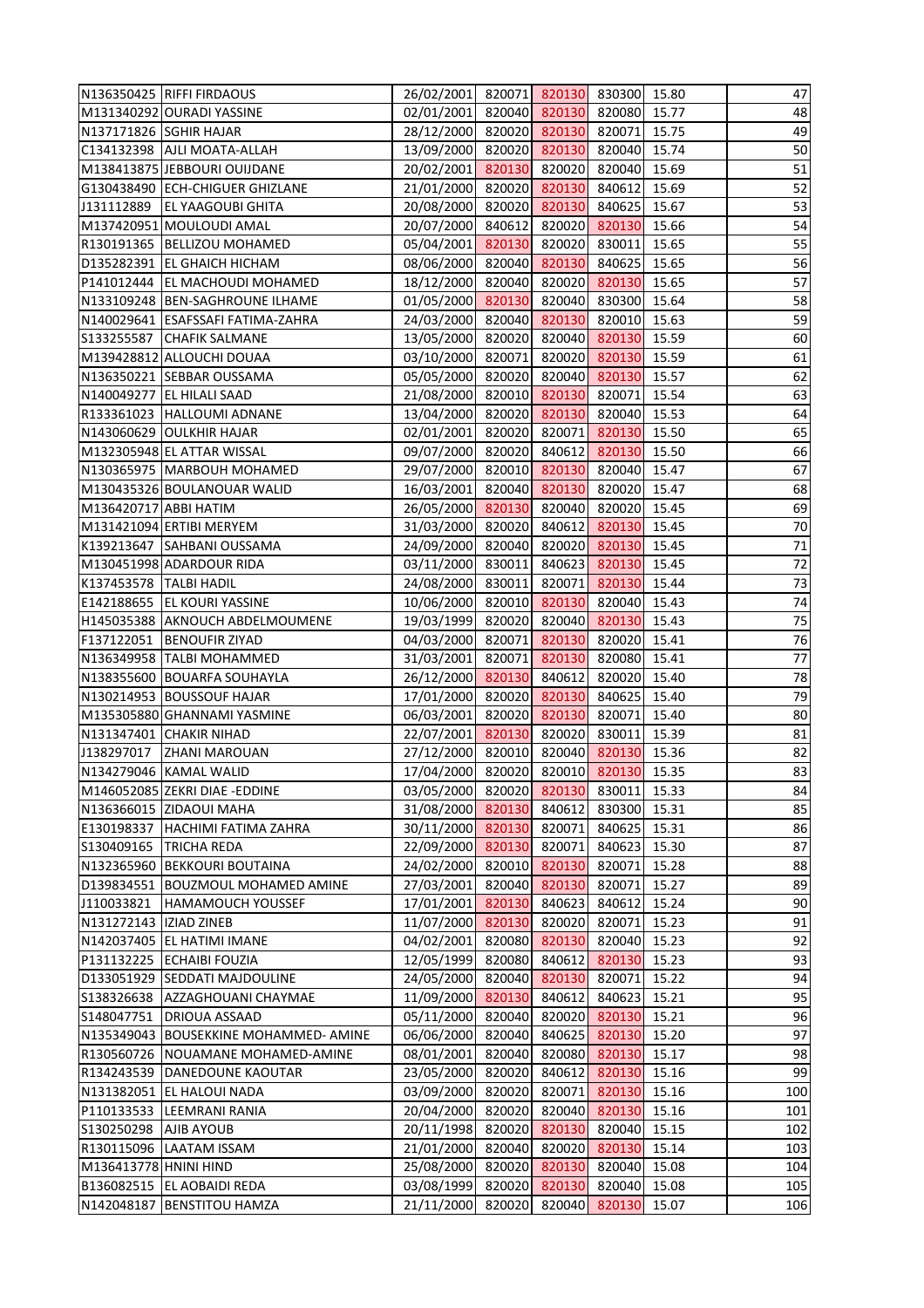|                         | N143015399 KARAOUANE FIRDAOUS        | 28/07/2000 820120 820130 830300 15.02 |        |        |                      |       | 107 |
|-------------------------|--------------------------------------|---------------------------------------|--------|--------|----------------------|-------|-----|
|                         | N133317066 BERRADA ABOUBAKR          | 29/12/2000 820040 840612 820130 14.99 |        |        |                      |       | 108 |
|                         | M147070613 JAAFARI LAMIAE            | 06/06/2000 820130 840625 820120 14.98 |        |        |                      |       | 109 |
|                         | M149055729 HAYI MOUAD                | 01/06/2000 820040 820020 820130       |        |        |                      | 14.98 | 110 |
|                         | N134228940 EL KIREA MOHAMMED         | 20/09/1998 820020 820130 820120       |        |        |                      | 14.93 | 111 |
|                         | D133609101 OUALACH HABIBA            | 13/01/2001                            |        |        | 820020 820130 820040 | 14.92 | 112 |
|                         | N133334931 RABI ANDALOUSSI HAMZA     | 25/09/2000 820020 820130 820071       |        |        |                      | 14.91 | 113 |
|                         | N145015479 ID BRAHIM WIAM            | 01/03/2000 820040 820130 820020       |        |        |                      | 14.89 | 114 |
|                         | M135132392 EL BEKKALI FATIMA ZAHRAE  | 30/04/2000 820020 820130 820040       |        |        |                      | 14.88 | 115 |
|                         | N141025520 EZ-ZEBOURY OUMAIMA        | 13/01/2000 820010 820071 820130       |        |        |                      | 14.87 | 116 |
|                         | N140010971 SEKOURI IMANE             | 11/12/2000 820040 820130 820020       |        |        |                      | 14.86 | 117 |
|                         | N133305188 KHAI YOUSRA               | 22/10/2000 820040 820130 840612       |        |        |                      | 14.85 | 118 |
|                         | M130031709 ABOUMADAN OUMAIMA         | 10/08/2000 840612 820130 820020       |        |        |                      | 14.83 | 119 |
|                         | R139828655   BEN AMRO SGHIR SOUKAINA | 08/10/2000 820040 820130 840612       |        |        |                      | 14.82 | 120 |
|                         | G130236443   JALAL IMANE             | 09/07/2000 840612 820130 820040       |        |        |                      | 14.82 | 121 |
|                         | S133431360 KHALIF NAIMA              | 10/08/2000 820020 820130 840623       |        |        |                      | 14.81 | 122 |
|                         | N135175781 IDRISSI OUKILI CHAIMAE    | 22/09/2000 820071 820040 820130       |        |        |                      | 14.81 | 123 |
|                         | M135404946 BOUMESAOUD MALIKA         | 23/12/2000 820130 820020 820040       |        |        |                      | 14.79 | 124 |
|                         | B147002199 AZOUZIZ YOSRA             | 16/03/2001 820130 840612 820071       |        |        |                      | 14.79 | 125 |
|                         | H139380374 EZZARI OMAYMA             | 06/05/2000 820020 820130 820040       |        |        |                      | 14.79 | 126 |
|                         |                                      | 29/01/2000 820010 820130 820040       |        |        |                      |       | 127 |
|                         | M135382446 EL MANZLI-SLIMANI YOUSSEF | 18/01/2001 820130 820040 830300       |        |        |                      | 14.77 | 128 |
|                         | S130326610 BOUTAZAKHT BASMA          |                                       |        |        |                      | 14.76 |     |
|                         | P131026768 EL GHZIRI YASSIN          | 27/07/2000 820040 820020 820130       |        |        |                      | 14.75 | 129 |
|                         | D137578089 EN-NAOUARI HAJAR          | 20/01/2001                            | 840612 |        | 820020 820130        | 14.75 | 130 |
|                         | N130333187 RGUAGUI OUMAYMA           | 03/06/2000 820040 820020 820130       |        |        |                      | 14.74 | 131 |
|                         | N130171314 CHAHHAB HODA              | 17/04/2000 840625 820130 820071       |        |        |                      | 14.73 | 132 |
|                         | R136649848 AKAZANE OUSSAMA           | 22/12/2000 820010 820020 820130       |        |        |                      | 14.73 | 133 |
|                         | M130133373 BEKBICHI OUSSAMA          | 16/07/2000                            | 820040 |        | 820020 820130        | 14.72 | 134 |
|                         | R149008842   TAOUIL SOUKAINA         | 16/06/2000 820130                     |        |        | 830011 840612        | 14.71 | 135 |
|                         | F132336379 BERDDOUCH IMANE           | 12/02/2001 820130 830300 820071       |        |        |                      | 14.71 | 136 |
|                         | D139335897 OUMALEK AICHA             | 27/07/2000 820130 820010 820080       |        |        |                      | 14.70 | 137 |
|                         | M144063875 HAJJIMI MOHAMMED          | 15/01/2000 820040 820020 820130 14.69 |        |        |                      |       | 138 |
|                         | D130338688  ILKEM NADIA              | 14/08/2000 820130                     |        | 820071 | 840625               | 14.67 | 139 |
|                         | C138110672 ALLOUN YOUNES             | 03/10/2000                            |        |        | 820040 820130 820020 | 14.67 | 140 |
|                         | M136425928 EL KHALIDI KHALID         | 19/02/2000                            |        |        | 820020 820040 820130 | 14.67 | 141 |
|                         | E143191536   TOUBALI TAHA YASSINE    | 13/09/2000                            | 820010 | 820130 | 820071               | 14.66 | 142 |
|                         | N137171318 RAHALI EL MEHDI           | 14/07/2000                            | 820040 | 820130 | 820020               | 14.65 | 143 |
| H130022730 AYAOU ABIR   |                                      | 11/02/2001                            | 820020 |        | 820040 820130        | 14.65 | 144 |
|                         | S136379459   DAHOU SOUKAYNA          | 21/10/2000                            | 820130 | 820020 | 820071               | 14.62 | 145 |
|                         | R130174306 NEKHASSIA AYA             | 06/12/2000                            | 820130 | 840612 | 820040               | 14.61 | 146 |
|                         | H130015469 ASLIMANI YASSIR           | 07/02/2000                            | 820040 | 840612 | 820130               | 14.61 | 147 |
|                         | M133443681 ELFAHIME HAMZA            | 01/01/2001                            | 820071 |        | 820020 820130        | 14.61 | 148 |
|                         | H131247167 FARAJI AYOUB              | 02/05/2000                            | 820040 | 840612 | 820130               | 14.60 | 149 |
|                         | E135205057   ALIBZAR EL BACHIR       | 20/01/2001                            | 820080 | 820130 | 820040               | 14.58 | 150 |
|                         | K131350233   BENAICHA ISMAIL         | 16/09/2000                            | 820130 | 820071 | 820040               | 14.57 | 151 |
| F136337457   MAIT CHADI |                                      | 09/10/2000                            | 820130 | 830011 | 820071               | 14.56 | 152 |
|                         | M135384478 IDRISSI MOHAMMED TAHA     | 16/06/2000                            | 820010 | 820130 | 840612               | 14.56 | 153 |
|                         | M132461216 IDAHMANE RANYA            | 14/05/2000                            | 820130 | 820040 | 820020               | 14.55 | 154 |
|                         | M139420766 HAJJINI HAMZA             | 25/09/2000                            | 820040 |        | 820020 820130        | 14.55 | 155 |
|                         | M133319669 BENAMER AYMAN             | 04/11/2000                            | 820130 |        | 820010 840612        | 14.54 | 156 |
|                         | K136098209 BAKACHE YOUNESS           | 22/08/2000                            | 820010 |        | 820020 820130        | 14.54 | 157 |
|                         |                                      |                                       |        |        |                      | 14.49 |     |
|                         | F130015353   BADAOUI EL MEHDI        | 01/01/2000                            | 820040 | 820071 | 820130               |       | 158 |
|                         | S139311655 KHOUYA ABIR               | 17/01/2001                            | 820130 | 820020 | 820120               | 14.46 | 159 |
|                         | B138052273 JAMOUR MOUAD              | 26/10/2000                            | 820020 | 820130 | 820071               | 14.46 | 160 |
|                         | D131293753   MARRA FATIMA-ZAHRA      | 18/01/2001                            | 820071 | 820130 | 820020               | 14.46 | 161 |
| F149027627              | <b>TAOUFIK BADR-EDDINE</b>           | 12/04/2000                            | 820040 | 840625 | 820130               | 14.46 | 162 |
|                         | D131402719 ABOUMOUSSA ILHAME         | 08/02/2000                            | 820040 | 820071 | 820130               | 14.44 | 163 |
|                         | P149074862 AAKIL MAHMOUD             | 28/06/2000                            | 820010 | 820040 | 820130               | 14.43 | 164 |
|                         | N139304967 ELIDRISSI YOUNOUS         | 08/02/2000                            | 820040 | 820130 | 820020               | 14.39 | 165 |
|                         | E130257346 LEMLIH OTMANE             | 27/09/2000                            | 820040 | 820020 | 820130               | 14.39 | 166 |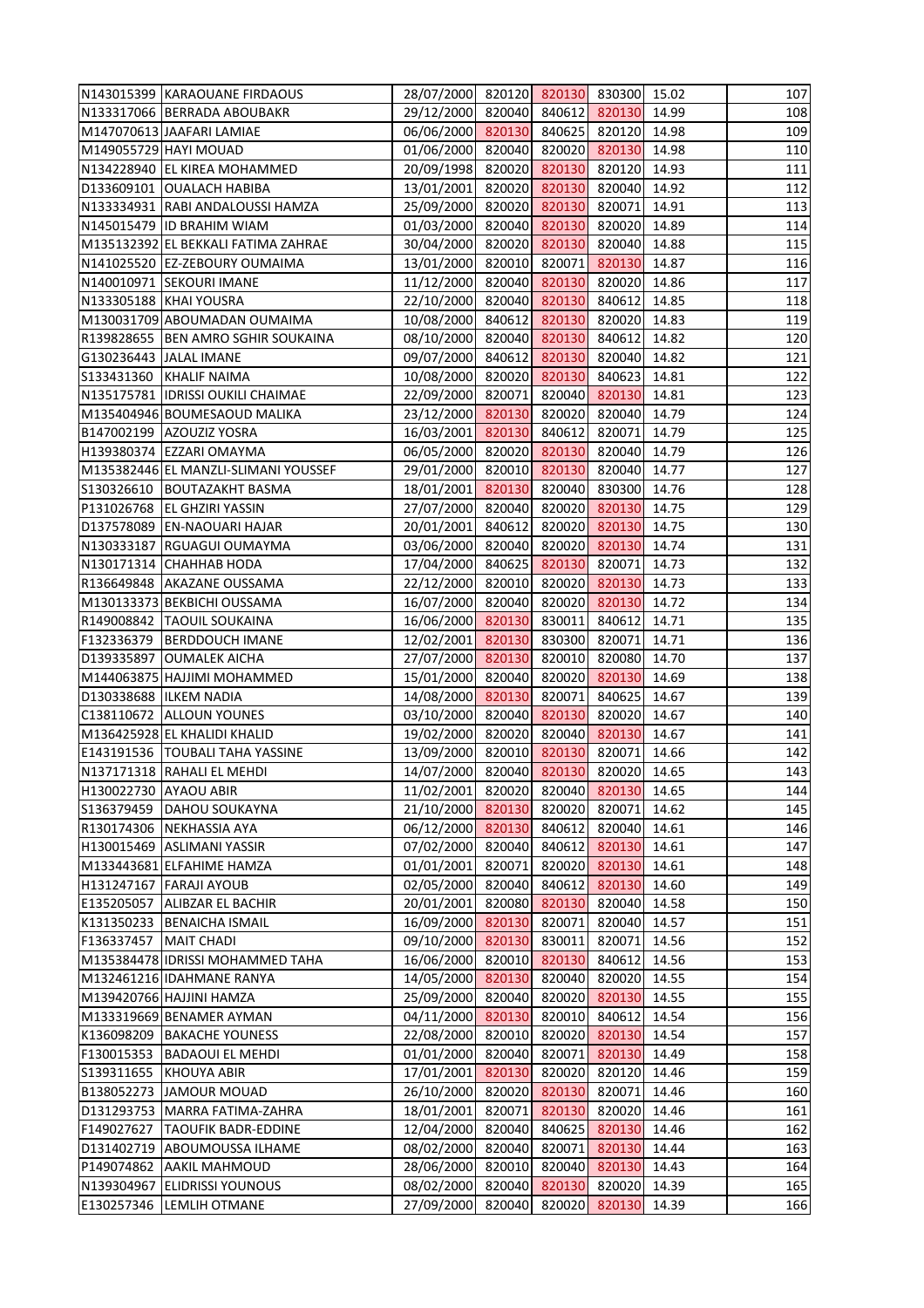|                        | K136314924 SADA FATIMA EZZAHRA       | 04/03/2000 830011 820130 840625 14.38 |        |                      |               |       | 167 |
|------------------------|--------------------------------------|---------------------------------------|--------|----------------------|---------------|-------|-----|
|                        | R135779642 SKALLY YASMINE            | 17/05/2001 820020 820130 840612       |        |                      |               | 14.36 | 168 |
|                        | G137480044 AIT OMAR YASSIR           | 21/06/2000 820040 820130 830011       |        |                      |               | 14.36 | 169 |
|                        | Z184100028   OUMELLAHNI NABIL        | 18/04/1996 820040 820130 820020       |        |                      |               | 14.33 | 170 |
|                        | P138108937   BEN HAMOU AYOUB         | 31/07/2000 820040 840612 820130       |        |                      |               | 14.33 | 171 |
|                        | M133265994 BEN - YAHYA WALID         | 30/11/1999                            |        | 820080 820130 820020 |               | 14.31 | 172 |
|                        | N134279527 ESSMAIKI MOHAMMED         | 07/04/2000 820040 820130 820020       |        |                      |               | 14.30 | 173 |
|                        | L132320187   AALLAM MOHAMED          | 10/02/2000 820040 820020 820130       |        |                      |               | 14.29 | 174 |
|                        | L138288305   MALIKI WISSAL           | 22/08/1998 820071                     |        |                      | 820040 820130 | 14.28 | 175 |
|                        | R137750339 GHATTAB AHMED             | 17/08/2000 820130 830011 820010       |        |                      |               | 14.27 | 176 |
|                        | N132220940 CHAKER FATINE             | 28/05/2000 820130 840612 830011       |        |                      |               | 14.26 | 177 |
|                        | M132533425 AKKAOUI ACHRAF            | 22/02/2001 820130 820020 820040       |        |                      |               | 14.25 | 178 |
|                        | P110134380 ZARKTI ZAKARIAE           | 19/01/2001 820040 820130 820020       |        |                      |               | 14.23 | 179 |
|                        | S134326475   EL KHATTABI YOUNESS     | 10/09/2000                            |        | 820040 840612 820130 |               | 14.20 | 180 |
|                        | N135332647 EL JEMLI AHMED            | 23/12/1999 820020 820010 820130       |        |                      |               | 14.18 | 181 |
|                        | N137192840 EL OUERYAGHELY WADIE      | 02/11/2000 820010 820130 820020       |        |                      |               | 14.15 | 182 |
|                        | M138535425 HAMANI WISSAL             | 10/06/2000 820130 840625 820020 14.14 |        |                      |               |       | 183 |
|                        | G132614738   BENQADI IBTISSAME       | 22/02/2001                            |        | 820040 840612 820130 |               | 14.10 | 184 |
|                        | R130893517   EL HANTATI FATIMA-ZOHRA | 12/02/2001 830011 820130 830300       |        |                      |               | 14.08 | 185 |
|                        | M132463238 LOUAZRI HASSAN            | 04/08/2000 820071 820040 820130       |        |                      |               | 14.08 | 186 |
| M130150371 NAJIH HAFSA |                                      | 23/09/2000 820020 820130 820040       |        |                      |               | 14.07 | 187 |
| R138658762 RAKI AHLAM  |                                      | 09/10/2000 820130 820120 840625       |        |                      |               | 14.06 | 188 |
|                        | D130102688 ELMAJIDI OMAYMA           |                                       |        | 820020 820130 840612 |               | 14.03 | 189 |
|                        |                                      | 09/01/2001                            |        |                      |               |       |     |
|                        | M138199228 MECHKOUR ILHAM            | 08/12/2000 820020 820130 840612       |        |                      |               | 14.02 | 190 |
|                        | N136173397 EL AZZOUZY NOUR ALHOUDA   | 01/07/2000 820040 840612 820130       |        |                      |               | 14.01 | 191 |
|                        | N146025700 HAOUARI EL MAHDI          | 15/03/2001                            |        | 820020 820130 820010 |               | 13.95 | 192 |
|                        | D132367475 ELBOUSIYDY YOUSSEF        | 25/04/2000 820040 820020 820130       |        |                      |               | 13.94 | 193 |
|                        | N141032398 SAHILI AYMANE             | 17/09/2000                            | 820130 |                      | 820040 820071 | 13.93 | 194 |
| N133272276 AJLAL SALMA |                                      | 24/02/2000 820020 820130 840612       |        |                      |               | 13.92 | 195 |
|                        | M131248412 BENMALEK AYA              | 03/03/2001 820130 820020 820040       |        |                      |               | 13.91 | 196 |
|                        | M147052094 ISMAILI KARIMA            | 28/09/2000 820071 820020 820130       |        |                      |               | 13.88 | 197 |
|                        | S131311517   EL-HAJJAMY SAFAE        | 27/03/2000 820071 820130 820040 13.87 |        |                      |               |       | 198 |
|                        | M134466707 ES-SAOUDI FADOUA          | 15/09/2000                            | 840625 |                      | 820080 820130 | 13.87 | 199 |
|                        | S133429117   HACHMI HAMZA            | 30/08/2000                            | 820130 | 830011               | 820040        | 13.85 | 200 |
|                        | S139091008   OUAALI SAMIR            | 10/12/1999                            | 820020 |                      | 820040 820130 | 13.85 | 201 |
|                        | S130027863 SENHAJI YASSER            | 30/08/2000                            | 820020 | 820040               | 820130        | 13.83 | 202 |
|                        | N138300799 HADINY NIEMA              | 24/02/2000 820130                     |        | 820071               | 820040        | 13.82 | 203 |
|                        | D130029415   NOUEL ZAHIRA            | 04/07/2000                            | 820130 |                      | 820040 820080 | 13.81 | 204 |
|                        | M133350710 EL AZZAOUI SOUKAINA       | 12/06/1999                            | 820040 |                      | 820020 820130 | 13.80 | 205 |
| M138395738 SAA IKRAME  |                                      | 16/01/2001                            | 820130 |                      | 820040 840612 | 13.79 | 206 |
|                        | N138344371 SENDIDE OUISSAL           | 22/10/2000                            | 820020 |                      | 820010 820130 | 13.77 | 207 |
|                        | K131279270 HABIBI MOUNA              | 04/01/2000                            | 820071 |                      | 820020 820130 | 13.77 | 208 |
|                        | C130134069 BOUCHAYBA MOHAMED         | 08/03/2000                            | 820130 | 820040               | 840612        | 13.76 | 209 |
|                        | D145013774 LAACHA HICHAM             | 01/07/2000                            | 820040 |                      | 820071 820130 | 13.73 | 210 |
|                        | N135170326 BEN CHRAA HODA            | 07/06/2000                            | 820130 |                      | 820010 820080 | 13.69 | 211 |
|                        | N146016614 SERGHINI OMAR             | 03/04/2000                            | 820040 | 820130               | 840612        | 13.68 | 212 |
|                        | R138793704   BOUSLIM SOUFIANE        | 01/04/2000 820130                     |        | 820040               | 820071        | 13.67 | 213 |
|                        | C131115629 OUBAHA MOUAD              | 20/07/2000                            | 820020 |                      | 820010 820130 | 13.67 | 214 |
|                        | N143006641 MOBCHIR LATIFA            | 11/09/2000 820130                     |        |                      | 820040 820071 | 13.65 | 215 |
|                        | N139292348 GHAZLANE TAHA             | 19/01/2001                            | 820040 | 820130               | 840625        | 13.65 | 216 |
|                        | S133061263   TEJJAR HASSNAA          | 03/12/2000                            | 830011 |                      | 820020 820130 | 13.65 | 217 |
|                        | N141042159 BELKHYR SAFAE             | 04/01/2001                            | 820040 |                      | 830011 820130 | 13.63 | 218 |
|                        | M146067489 DEROUICH CHAIMAA          | 10/08/2000                            | 820071 | 820020               | 820130        | 13.63 | 219 |
|                        | M144063859 EL FARRACH ANASS          | 25/02/2000                            | 820071 |                      | 820040 820130 | 13.63 | 220 |
|                        | D130011556   MAKBOUL HAJAR           | 20/08/2000                            | 820071 | 820130               | 820040        | 13.62 | 221 |
|                        | N133271912  HMAMOUCHE ABDELKARIM     | 19/08/2000                            | 830011 | 820130               | 820071        | 13.62 | 222 |
|                        | E134238233 ZELMATI MOHAMED           |                                       | 820040 |                      | 820020 820130 | 13.59 | 223 |
|                        |                                      | 15/09/2000                            |        |                      |               |       |     |
|                        | N136298430 BEN FARES MERYEM          | 21/01/2001                            | 820040 | 820130               | 840625        | 13.58 | 224 |
| J133489606             | <b>BOUYARMANE RAJAE</b>              | 29/01/2001                            | 820040 | 820130               | 830300        | 13.58 | 225 |
|                        | E144088044 MAZARI TAHA               | 02/03/2000                            | 820130 | 820010               | 830011        | 13.54 | 226 |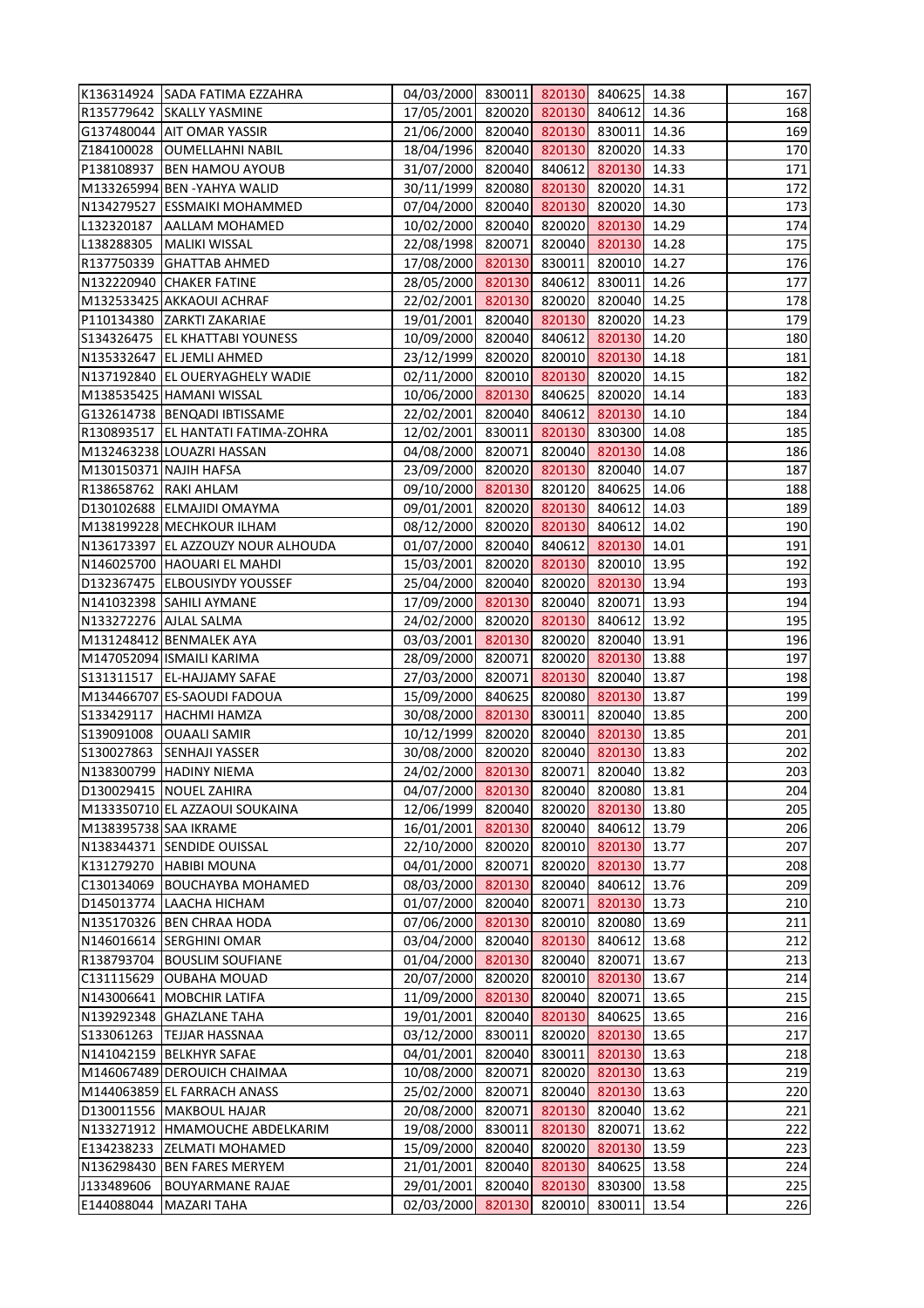| K136314134   LAKIM MOUAD             | 17/04/2000 820130 820010 820080 13.52 |        |                      |               |       | 227 |
|--------------------------------------|---------------------------------------|--------|----------------------|---------------|-------|-----|
| M139327032 MANSSOUR WASSIMA          | 10/11/2000 820040 820130 840612       |        |                      |               | 13.52 | 228 |
| M137250769 EL AZZOUZI NARJISS        | 22/05/2000 820040 820130 840612       |        |                      |               | 13.52 | 229 |
| K130050357 BENBRAHIM OUMAIMA         | 06/09/2000 830011 820130 820040       |        |                      |               | 13.52 | 230 |
| D137880273 AIT HSAINE ALI            | 01/09/2000 820020 820130 820040       |        |                      |               | 13.51 | 231 |
| M133467504 MAROUFI WIAME             | 05/05/2000 820130                     |        |                      | 820020 820071 | 13.49 | 232 |
| G139598255 SOULDI ABDELLAH           | 18/03/2000 820020 820071 820130       |        |                      |               | 13.49 | 233 |
| D134335921 OUALI LATIFA              | 30/03/2000 820040 820020 820130       |        |                      |               | 13.49 | 234 |
| J148002314 HADDOU AMAR MOUAD         | 29/08/2000 820130                     |        |                      | 820020 840625 | 13.48 | 235 |
| M134413892 BARAZZOUK BADER           | 22/07/2000 820040 820130 820020       |        |                      |               | 13.48 | 236 |
| M130025068 AIT ICHOU ANASS           | 26/06/1999 820020 820130 820040       |        |                      |               | 13.47 | 237 |
| N134366344 HARCHLI AMIN              | 22/06/1999 820010 820071 820130 13.47 |        |                      |               |       | 238 |
| P120073177   EL OUARTI ALAE          | 15/05/2000                            |        | 820020 820040 820130 |               | 13.44 | 239 |
| G135594032 RHESRI IMANE              | 31/01/1999                            |        | 820040 820020 820130 |               | 13.44 | 240 |
| S138292146 ELHAYEL AYAT              | 29/08/2000 820040 820020 820130 13.44 |        |                      |               |       | 241 |
|                                      |                                       |        |                      |               | 13.43 | 242 |
| M138425978 EL ASRI ZAKARIA           | 25/02/2000 820040 840612 820130       |        |                      |               |       |     |
| J133417501 CHERKAOUI SAFAE           | 19/06/2000 820040 820130 840625       |        |                      |               | 13.42 | 243 |
| J134531725   AMALLAH AYMANE          | 18/04/2000                            |        | 820040 840612 820130 |               | 13.42 | 244 |
| N136156421   TALIB ANASS             | 03/07/2000 820040 820130 840623       |        |                      |               | 13.41 | 245 |
| Z183204957   EZ-ZOUGGARI IKRAM       | 08/05/1987 820130 830011 820071       |        |                      |               | 13.40 | 246 |
| M130114406 LABZAR MARIYA             | 06/09/2000 820130 820040 820080       |        |                      |               | 13.37 | 247 |
| S130386119   AMRANI WALID            | 01/05/1999 820071 820130 840612       |        |                      |               | 13.32 | 248 |
| N136320332 AHBARI MOHAMMED           | 19/10/1999                            |        | 820040 820071 820130 |               | 13.31 | 249 |
| N137228474 ELBOUKHARI GHIZLANE       | 19/11/1999 820130                     |        |                      | 830011 820071 | 13.27 | 250 |
| G146024239 ELASRI LAYLA              | 30/06/2000 830011 820040 820130       |        |                      |               | 13.22 | 251 |
| M134188927 AOUNI HAJAR               | 18/12/2000 820130                     |        |                      | 820020 830300 | 13.21 | 252 |
| E149179031  HMIMSSA KHADIJA          | 26/02/2000 820020 820130 840612       |        |                      |               | 13.21 | 253 |
| K135341832 RAIOUADI SALMA            | 24/03/2000                            | 840612 |                      | 840623 820130 | 13.21 | 254 |
| M137165025 BENCHLIKHA YAHYA          | 02/10/2000 820020                     |        |                      | 820040 820130 | 13.20 | 255 |
| H139321036 GUESSOUS YOUSRA           | 06/04/2000 820071                     |        |                      | 820040 820130 | 13.20 | 256 |
| N132195196 EL-QORAYCHY FATIMA-ZAHRAE | 04/07/2000 820130 840612 820040 13.19 |        |                      |               |       | 257 |
| B139017488   NAIT LAHCEN MOHAMED     | 27/12/2000 820020 820130 820120 13.19 |        |                      |               |       | 258 |
| J131205000   HSINI YOUSSEF           | 16/08/2000                            | 820120 | 820071               | 820130        | 13.19 | 259 |
| D136698169 EL BAHRAOUI CHAIMA        | 22/12/2000                            | 820130 |                      | 820040 820020 | 13.18 | 260 |
| M131328700 GUENNAOUI MAJDA           | 20/11/2000                            | 840612 | 820130               | 840623        | 13.18 | 261 |
| B130076312 KARCHAOUI ABDERRAHMANE    | 25/03/2000                            | 820071 | 820130               | 830011        | 13.14 | 262 |
| M131329953 GHANNAM NISRINE           | 07/02/2000 820130                     |        | 820040               | 840625        | 13.13 | 263 |
| M139175684 CHADLI CHAIMAE            | 23/02/2000                            | 820130 | 830300               | 820120        | 13.09 | 264 |
| M133405515 AHAROUCH ZAKARIA          | 24/04/2000                            | 820040 | 820071               | 820130        | 13.09 | 265 |
| M135408075 LOUZ NISSRINE             | 17/08/2001                            | 820040 | 820130               | 840612        | 13.08 | 266 |
| N142015130 NACEIRI MRABTI RAOUA      | 13/01/2000                            | 820020 | 820130               | 820010        | 13.06 | 267 |
|                                      |                                       |        |                      |               |       |     |
| N139347930 EL-YAGOUBI ASMAE          | 01/04/2001                            |        | 820040 820130        | 820010        | 13.06 | 268 |
| M130028086 BOUDARINE HAFIDA          | 01/01/2000                            | 830011 | 820020               | 820130        | 13.06 | 269 |
| M130039393 BOUCHAMA AHMED IBRAHIM    | 07/12/2000 820130                     |        | 830011               | 820010        | 13.05 | 270 |
| R130027865 NAKHLA KHAOULA            | 16/12/2000                            |        | 820020 820130        | 820040        | 13.05 | 271 |
| K136312312 ELRHAZI ABDERRAHMANE      | 09/08/2000                            | 820040 | 820130               | 820010        | 13.05 | 272 |
| N136305443 HASSAK BOUCHRA            | 01/08/2000                            | 840623 | 820130               | 820040        | 13.04 | 273 |
| L137067264 ADJAR HOUDA               | 19/02/2001                            | 820130 | 820020               | 830011        | 13.03 | 274 |
| M138420854 CHARHBOU JAWAD            | 04/08/2000                            | 820020 |                      | 840612 820130 | 13.03 | 275 |
| S139073672  IMZOURH YOUSSEF          | 06/12/2000                            | 830011 | 820020               | 820130        | 13.01 | 276 |
| M120083653 DOMAR ABDELLATIF          | 16/01/2000                            | 820020 | 820130               | 840612        | 13.00 | 277 |
| M132327854 HAMDANE HAMZA             | 13/01/2000                            |        | 820040 820130 820010 |               | 13.00 | 278 |
| N135382232   MEROUANE AYOUB          | 04/04/2000                            | 820010 | 820130               | 820040        | 12.98 | 279 |
| C138135765 ABDELLAOUI WASSIM         | 21/01/2001                            |        | 820040 820130        | 830011        | 12.98 | 280 |
| M139327027 BAZIOU FATIM EZAHRA       | 01/06/2000                            | 820040 | 820020               | 820130        | 12.98 | 281 |
| N130382030 RHANNAM GHITA             | 13/11/2000                            | 820130 | 840612               | 820020        | 12.97 | 282 |
| N136171913 LOUHIBI MOUAD             | 28/03/2000                            | 820130 |                      | 820040 820020 | 12.96 | 283 |
| G133494555 SIRAJ-SANI GHASSANE       | 27/10/1999                            | 820040 | 820130               | 820020        | 12.96 | 284 |
| N149015132 EL KHALOUFI KHAWLA        | 05/06/2000                            | 820020 |                      | 820040 820130 | 12.96 | 285 |
|                                      |                                       |        |                      |               |       |     |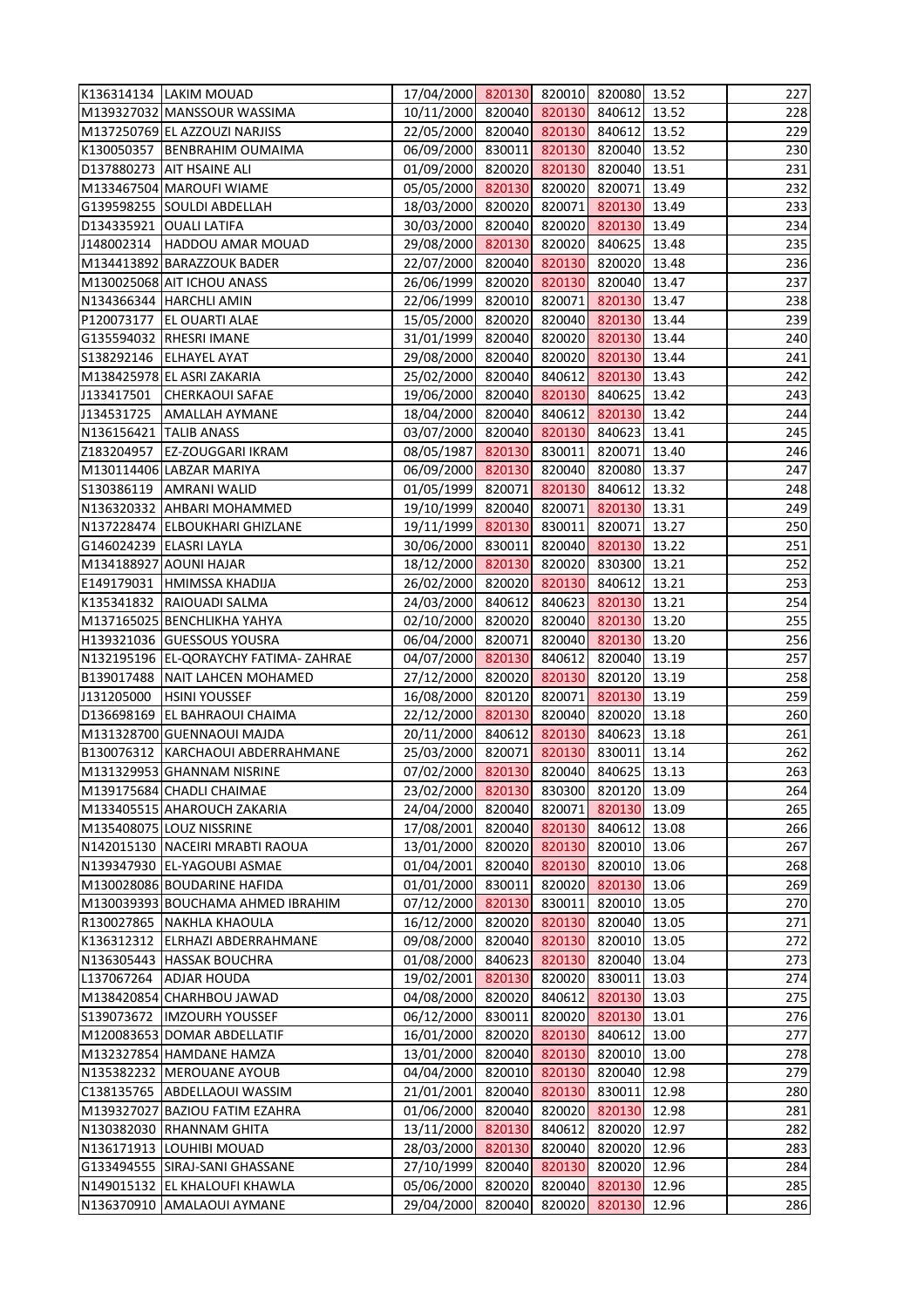| G139498764 TAHIR WIAM    |                                            | 16/04/2000 820080 840625 820130 12.94 |        |               |                      |       | 287 |
|--------------------------|--------------------------------------------|---------------------------------------|--------|---------------|----------------------|-------|-----|
|                          | R137854021 CHABCHOUB ZINEB                 | 08/09/2000 820020 840612 820130 12.93 |        |               |                      |       | 288 |
|                          | M148010559 KOUIS MERIEM                    | 10/11/2000 820130 830300 840625       |        |               |                      | 12.91 | 289 |
|                          | L130019351   TAKNI KHAOULA                 | 04/05/2000 820071                     |        |               | 820040 820130        | 12.91 | 290 |
|                          | R134394917 KOURTOBI YOUSSRA                | 26/01/2001 820040 820130 820020       |        |               |                      | 12.90 | 291 |
|                          | R133880451   BOUHALLAF IMANE               | 01/09/2000 820020 820130 820071       |        |               |                      | 12.89 | 292 |
|                          | S138423487   EL GHAOUI KHALID              | 21/05/2000 820040 820130 820020 12.88 |        |               |                      |       | 293 |
|                          | H130002836 CHERKANI HASSANI GHITA          | 04/02/2001                            |        |               | 820040 840612 820130 | 12.88 | 294 |
|                          | R137765175   OUARDIRHI KHALID              | 21/01/2000 820040 820130 820020       |        |               |                      | 12.86 | 295 |
|                          | D135736438   BENRAHHALE IMANE              | 14/09/2000 820040 840612 820130       |        |               |                      | 12.86 | 296 |
|                          | R143122217   EL BADAOUI SOUKAINA           | 24/11/2000 820130 840612 820071       |        |               |                      | 12.84 | 297 |
|                          | N144010966   MEKOUAR AMINE                 | 13/08/2000 820010 820130 820040       |        |               |                      | 12.84 | 298 |
|                          | M132521627 FADILI YASSINE                  | 23/01/2000                            | 840623 |               | 820020 820130        | 12.84 | 299 |
|                          | N130245669 LAKTIRI YOUSSEF                 | 06/10/2000                            | 820010 |               | 820020 820130        | 12.83 | 300 |
|                          | N131347948   BERNOUSSI FATIMA ZAHRA        | 12/05/2001 820130 820040 830011       |        |               |                      | 12.82 | 301 |
|                          | D148003500 LAANANI FAIZA                   | 11/10/2000 820020 820040 820130       |        |               |                      | 12.82 | 302 |
|                          | N133342676 BOUZIANE SALMA                  | 11/09/2001 820040 820130 830300       |        |               |                      | 12.79 | 303 |
|                          | N133244946 LAMGUILDI NADA                  | 05/02/2000                            | 820071 |               | 820130 830011        | 12.78 | 304 |
|                          | E137148600 BOUHOUCHE ABIR                  | 10/10/2000                            | 840612 |               | 820040 820130        | 12.78 | 305 |
|                          | N132046070 BOUJAMAA ACHRAF                 | 20/08/2000 820020 820071 820130       |        |               |                      | 12.76 | 306 |
| L130011996 JOUIDI JALAL  |                                            | 07/10/2000 820040 820020 820130       |        |               |                      | 12.76 | 307 |
|                          | M133149136 HASSANI OUMAMA                  | 05/11/1999 820040 820020 820130       |        |               |                      | 12.75 | 308 |
|                          | S130252420 EL GHALBZOURI HASSAN            | 14/01/2001                            | 820130 |               | 820040 820020        | 12.74 | 309 |
| N135109241 SAIDI ANASS   |                                            | 13/11/2000 820080                     |        |               | 820071 820130        | 12.73 | 310 |
|                          | J130035058 NAIT BARKA MANAL                | 04/06/2000 820130                     |        |               | 820040 830011        | 12.72 | 311 |
|                          | R130127169 EL MARRAKCHI SALMA              | 19/07/2000 820130                     |        |               | 820020 820120        | 12.72 | 312 |
|                          | Z186601489 ROCHDI HAYTHAM                  | 16/03/2000 830011                     |        |               | 820130 820080        | 12.72 | 313 |
|                          | G137632828 KERARMI CHAIMAE                 | 04/12/1999                            | 820130 |               | 820040 820071        | 12.71 | 314 |
|                          | N131347976 SLAOUI MOHAMMED                 | 24/03/2001                            |        |               | 830011 820130 820040 | 12.71 | 315 |
|                          | M132413717 OUTANA MOHAMED-AMINE            | 19/05/2000 820020 820130 840623       |        |               |                      | 12.70 | 316 |
|                          | L132213506   HACHIMI HIND                  | 07/07/2000 820020 840612 820130       |        |               |                      | 12.70 | 317 |
|                          | R120058936   TAOUIL EL MEKKI               | 02/05/2000 820020 820071 820130 12.70 |        |               |                      |       | 318 |
|                          | J133167351 ZEGHLI FATIMA ZAHRA             | 09/01/2001                            | 820040 |               | 820120 820130        | 12.70 | 319 |
|                          | M132142320 BOUZID HOUDA                    | 29/03/2000 820040 840612 820130       |        |               |                      | 12.69 | 320 |
|                          | M134131005 ROUGUI SOUFIANE                 | 01/12/1999                            |        |               | 820040 820020 820130 | 12.69 | 321 |
|                          | N133087043 BEZZAININ MOHAMED               | 09/10/2000                            | 820040 |               | 820010 820130        | 12.68 | 322 |
|                          | P120105078 EL RHAZAL IBRAHIM               | 02/03/2001                            | 820010 | 820071        | 820130               | 12.67 | 323 |
|                          | R130073961 ERRAZKI SALAHEDDINE             | 08/01/2001                            | 820071 |               | 820020 820130        | 12.67 | 324 |
| B137023178   FARAH SAAD  |                                            | 19/02/2000                            |        |               | 820020 820130 830011 | 12.64 | 325 |
|                          | N135087052 HRIOUECH MOHAMMED               | 03/11/2000                            | 820010 | 820130        | 840612               | 12.60 | 326 |
|                          | D130013711 ELFILALI IMANE                  | 05/08/2000                            |        | 820040 820130 | 820071               | 12.60 | 327 |
|                          | N130294313 RAHMANI AYA                     | 14/11/2000                            |        |               | 820040 820130 820071 | 12.60 | 328 |
|                          | S131029601   BOURAIS BOUZIANE              | 19/01/1999                            | 830011 | 820130        | 820020               | 12.60 | 329 |
|                          | D136621821  ID CHOUAIB YASSINE             | 27/06/2000                            | 830011 |               | 820040 820130        | 12.60 | 330 |
|                          | M132371797 SABANE MOHAMED                  | 24/10/2000                            | 820020 | 820130        | 840623               | 12.58 | 331 |
|                          | D139186051 EL MATAL MOHAMED                | 13/11/2000                            | 820040 |               | 840623 820130        | 12.58 | 332 |
|                          | D139609865   AIT OUGRRAM MOHAMED CHARAF ED | 02/07/1999                            | 820040 |               | 840612 820130        | 12.56 | 333 |
|                          | M138404939 EL AMRAOUI ASMA                 | 22/03/2000                            | 820130 | 830011        | 820071               | 12.53 | 334 |
|                          | N139170634 KERROUMI AYYOUB                 | 14/11/2000                            | 820020 |               | 820010 820130        | 12.53 | 335 |
|                          | R141060236   BAOUALI SANAA                 | 16/03/2000                            | 830011 |               | 820020 820130        | 12.53 | 336 |
|                          | M133502885 KABBOUCH ILIAS                  | 13/12/2000                            | 840612 |               | 820020 820130        | 12.53 | 337 |
|                          | M135382206 CHAKIR FIRDAOUS                 | 22/06/2000                            | 840625 |               | 820040 820130        | 12.53 | 338 |
|                          | N133317713 CHQOUBI GHIZLANE                | 21/11/2000                            | 820020 | 820130        | 840625               | 12.50 | 339 |
|                          | E147024480 ES-SEBAIY NAIMA                 | 27/02/2000                            | 820020 |               | 820040 820130        | 12.50 | 340 |
|                          | N149031460 SFAIRA IMANE                    | 04/08/2000                            | 840612 | 820071        | 820130               | 12.49 | 341 |
|                          | N130353217   BEL.HAJ.MAATI MERYEM          | 11/08/2000                            | 820130 | 840612        | 820020               | 12.48 | 342 |
|                          | S133255591 EL KHZAIBI OMAR                 | 09/10/2000                            | 820040 |               | 820020 820130        | 12.47 | 343 |
|                          | S139343755   LASFAR MERYEM                 | 03/11/2000                            | 820040 | 830011        | 820130               | 12.47 | 344 |
| M133263222 IDRISSI ZINEB |                                            | 08/03/2001                            |        | 820020 820130 | 820120               | 12.46 | 345 |
|                          | M132420978 EL HAMDAOUI MANAL               | 29/08/2000                            |        | 820020 820130 | 840625               | 12.45 | 346 |
|                          |                                            |                                       |        |               |                      |       |     |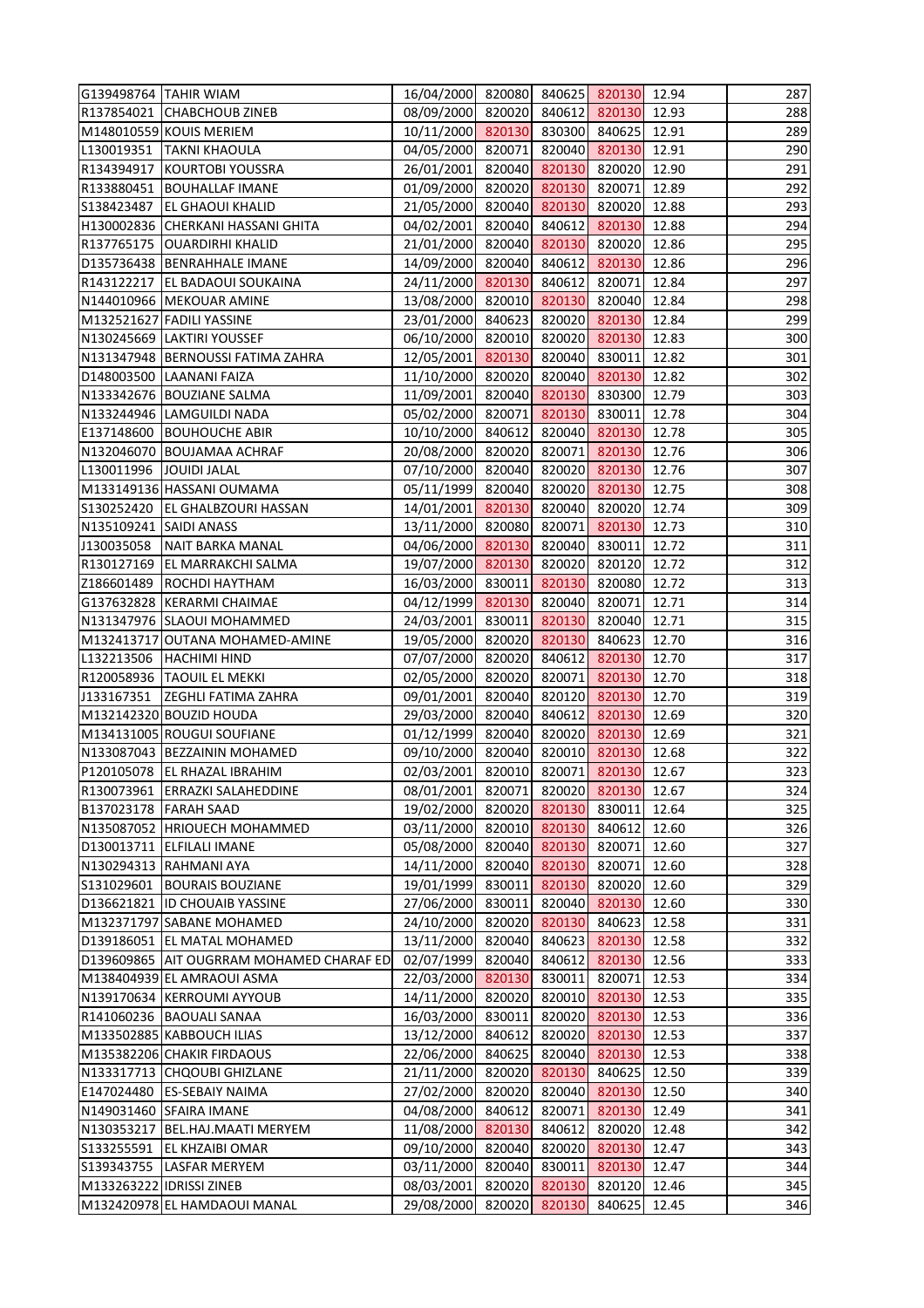|                          | E141035804 CHBABI HOUSSAM           | 22/09/2000 820130 830011 820071 12.43 |        |                      |               |       | 347 |
|--------------------------|-------------------------------------|---------------------------------------|--------|----------------------|---------------|-------|-----|
|                          | Z184000019   BENSAID HAJAR          | 16/11/1999 820120 820130 840612       |        |                      |               | 12.42 | 348 |
|                          | M138327806 OUSSABAR EL MEHDI        | 09/06/2000 820020 820040 820130 12.42 |        |                      |               |       | 349 |
|                          | E146066048   BOULIDAT YASSINE       | 07/05/1999 820040 820010 820130       |        |                      |               | 12.38 | 350 |
|                          | D139065707 ELMROUEN KHADIJA         | 07/04/2000 820020 820130 830011       |        |                      |               | 12.37 | 351 |
|                          | J135449339   TANTANE ANASS          | 10/09/2000 820040 820130 820020 12.36 |        |                      |               |       | 352 |
|                          | J138167148   EL HAJJI HASNAA        | 07/02/2000 820040 830011 820130 12.35 |        |                      |               |       | 353 |
|                          | K140021869   PITCHOU RAJAE          | 24/08/2000 820130 820020 830300       |        |                      |               | 12.34 | 354 |
|                          | S133279872 ACHTATAR AHMED           | 07/10/2000 820020 820130 820071       |        |                      |               | 12.34 | 355 |
|                          | R138805685 ETTALIBI KHALIL          | 13/12/1998 820020 820130 820080 12.33 |        |                      |               |       | 356 |
|                          | D137636675 LARBI HOUDA              | 02/11/2000 820040 820130 820020 12.33 |        |                      |               |       | 357 |
|                          | R130015592 BNIOUKIL SALIM           | 11/07/2000 820040 840612              |        |                      | 820130 12.33  |       | 358 |
|                          | H136095823 ARFAOUI MANAL            | 02/03/2001 820040 820130 840623       |        |                      |               | 12.32 | 359 |
|                          | S132343735   NAOURA MOHAMED-ADNANE  | 05/06/2000 820020 820071 820130       |        |                      |               | 12.31 | 360 |
| H100073500 NAHIL HIND    |                                     | 22/09/1999 820040 820130 820071 12.30 |        |                      |               |       | 361 |
|                          | E130266220   BELBOUKHARI FATINE     | 31/08/1999 820130 820020 820120 12.28 |        |                      |               |       | 362 |
|                          | P146088419   BOUALOUL NAJLAE        | 05/07/2001 820130 820040 840612       |        |                      |               | 12.28 | 363 |
|                          | M135305061 EL OTHMANI FATIMA ZAHRAE | 09/06/2000 820130 820040 830300       |        |                      |               | 12.28 | 364 |
|                          | K137099155 ATTAR KHAOULA            | 10/11/2000 830011                     |        |                      | 820071 820130 | 12.28 | 365 |
|                          | N136372315 HAMMI MERYEME            | 10/01/1999 820130 830011 820071       |        |                      |               | 12.27 | 366 |
|                          | M148051952 SOUFYAN KHADIJA          | 08/11/2000 820020 820130 820040 12.27 |        |                      |               |       | 367 |
|                          | D137911575 AATAFAY MOHAMED MOUAD    | 30/12/2000 820040 830011 820130 12.26 |        |                      |               |       | 368 |
| N132370945   FARES TARIK |                                     | 16/07/2000 820130 820040 820020 12.25 |        |                      |               |       | 369 |
| L132273456   DIANI IKRAM |                                     | 14/02/2001                            |        | 830300 820130 820020 |               | 12.25 | 370 |
|                          | S139142155   EL BAKHCHOUCHI KHAOULA | 29/08/2000 820020 830011 820130 12.25 |        |                      |               |       | 371 |
|                          | M132396973 JEBBOURI YOUSSEF         | 02/02/2000 820040 820010 820130       |        |                      |               | 12.23 | 372 |
|                          | K131523936   MADAR JABIR            | 30/06/1999 820130 820020 820071       |        |                      |               | 12.22 | 373 |
|                          | N135317708 AKAOUK ZAKIA             | 20/04/2000 820040 820130              |        |                      | 820020        | 12.22 | 374 |
| G131756127 SEFIANI HIBA  |                                     | 31/03/2000 830011                     |        |                      | 820020 820130 | 12.22 | 375 |
|                          | N134146188 ES-SYAGI AMINE           | 27/08/2000 820040 820130 840612       |        |                      |               | 12.21 | 376 |
|                          | R139652641 SAFADI FATIMA EZZAHRA    | 02/10/2000 820040 820130              |        |                      | 830300        | 12.21 | 377 |
|                          | M131150172 MEFTAHI JAMIL            | 19/02/2000 820040 820130 840612       |        |                      |               | 12.17 | 378 |
|                          | Z188100043 BENKARROUM AMINE         | 17/09/1996                            | 820071 | 820130               | 820040        | 12.17 | 379 |
|                          | S132255546   BEKKALI MOHAMED        | 20/01/1999 820020                     |        | 820071               | 820130        | 12.17 | 380 |
|                          | K134251432 CHAHBOUN ABDELMONIM      | 25/01/2001                            | 820020 | 820040               | 820130        | 12.13 | 381 |
|                          | D134098243 EL OUAAZANY ABDERRAHIM   | 08/08/2000                            | 820040 | 840612               | 820130        | 12.13 | 382 |
|                          | M139511958 BAKNIOUI OUMAYMA         | 23/02/2000                            | 820020 | 820130               | 820040        | 12.11 | 383 |
|                          | K135525446 KOTBI KHAWLA             | 26/08/2000                            | 830011 | 820130               | 820071        | 12.08 | 384 |
|                          | M136267360 BAHERDA SOUFIANE         | 02/02/2001                            | 820130 | 820120               | 840625        | 12.07 | 385 |
| N136253605 KANZ RIME     |                                     | 13/07/2000                            | 840625 | 820130               | 840612        | 12.07 | 386 |
|                          | N138303508 ZERRAD SOUHAYL           | 03/08/2000                            | 820040 | 820020               | 820130        | 12.07 | 387 |
| J110034329               | <b>EL HAMRI OTHMAN</b>              | 26/02/2000                            | 820040 | 820071               | 820130        | 12.07 | 388 |
| J132251599               | <b>HAMOUTA IMAN</b>                 | 15/10/1999                            | 820040 | 820130               | 840625        | 12.05 | 389 |
|                          | R134506145   FRACSO MOHAMED AMINE   | 17/02/2001                            | 820040 | 820130               | 820080        | 12.05 | 390 |
|                          | S143030883   DAHBI ZAKARIA          | 24/02/2000                            | 820040 | 820020               | 820130        | 12.04 | 391 |
|                          | M131267475 SOSSEY ALAOUI MAJDA      | 18/11/1999                            | 820130 | 840625               | 820120        | 12.02 | 392 |
|                          | G134527359 ELARFAOUI YOUNESS        | 13/10/1999                            | 820130 | 840612               | 820040        | 12.02 | 393 |
|                          | N130175425 GUEROUAN ILHAM           | 21/10/2000                            | 840612 | 820130               | 820010        | 12.01 | 394 |
| R130290942 JEDDI SARA    |                                     | 16/10/2000                            | 820010 | 820130               | 820040        | 11.99 | 395 |
|                          | P120017879 AZARKAN MOHAMED          | 10/11/2000                            | 820040 | 840612               | 820130        | 11.99 | 396 |
| R130075157               | <b>ELHABBAZI KAWTAR</b>             | 14/11/2000                            | 840612 | 820040               | 820130        | 11.99 | 397 |
|                          | F131272021   FAKIR MOHAMED          | 25/05/2000                            | 820130 | 840625               | 830300        | 11.98 | 398 |
|                          | P142066943 ER-RYFY SAFOUAN          | 03/11/1999                            | 820020 | 830011               | 820130        | 11.97 | 399 |
| K140037521               | <b>EL BOUZIDI SALMA</b>             | 25/07/2000                            | 820080 | 830011               | 820130        | 11.97 | 400 |
| B130018041               | <b>AMAGROUD JASSIR</b>              | 07/03/1999                            | 820040 | 820020               | 820130        | 11.96 | 401 |
| R136531328               | <b>ABOUINANE NOUHAILA</b>           | 18/06/2000                            | 820040 | 820130               | 840612        | 11.95 | 402 |
|                          | A134006860 ICHEN MOHAMMED           | 01/09/1999                            | 820040 | 820071               | 820130        | 11.95 | 403 |
|                          | D138735207 AZAKOUN SOUKAINA         | 29/05/2000                            | 840612 | 820040               | 820130        | 11.95 | 404 |
|                          | E132197570 SAAOUDI HAJARE           | 23/08/2001                            | 820130 | 820071               | 830011        | 11.94 | 405 |
|                          | M130078761 HMAMOUCH WISSAL          | 10/09/2000                            | 820130 | 820080               | 840625        | 11.94 | 406 |
|                          |                                     |                                       |        |                      |               |       |     |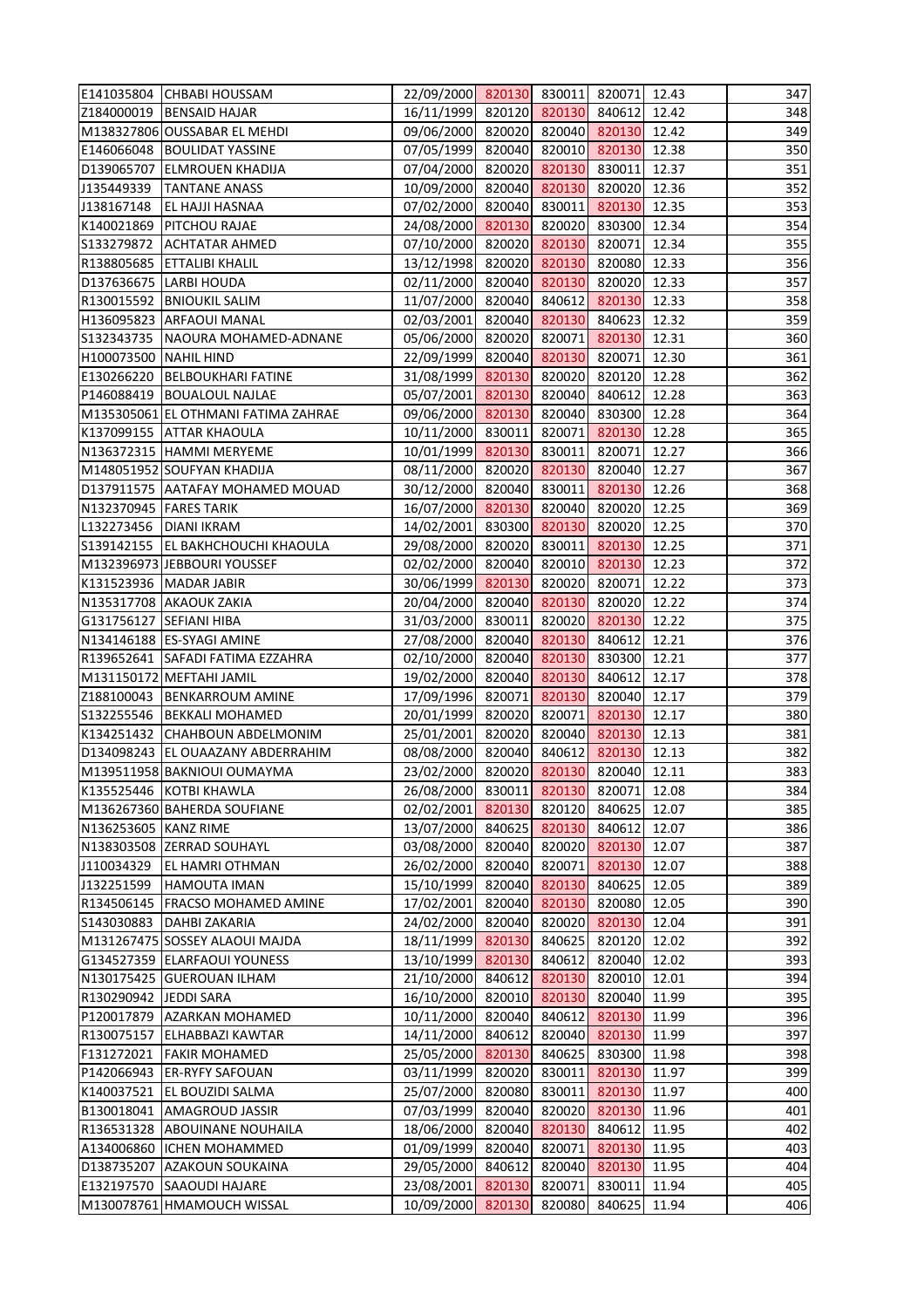|                         | F130107742   KELLATI MOHAMMED ALI  | 04/09/1999 820040 820020 820130 11.94 |        |                      |               |       | 407 |
|-------------------------|------------------------------------|---------------------------------------|--------|----------------------|---------------|-------|-----|
|                         | N131155111   MATINI MOUNAIM        | 12/11/2000 820130 820020 820040 11.92 |        |                      |               |       | 408 |
|                         | C137085487   HAMIDI YASSER         | 15/09/2000 820130 820040 820020 11.89 |        |                      |               |       | 409 |
|                         | R137553790   MAZER KAWTAR          | 06/05/2000 820130                     |        |                      | 820020 820010 | 11.88 | 410 |
|                         | S136263804   TOUZANI KAWTHAR       | 11/07/2000 820130                     |        |                      | 820040 820120 | 11.87 | 411 |
|                         | M134437735 CHIHAB HAMZA            | 20/06/1999                            | 820071 |                      | 820020 820130 | 11.86 | 412 |
|                         | K133109540 RHANBOURI OMAR          | 09/08/2000                            |        | 820040 820130 820010 |               | 11.85 | 413 |
|                         | M139387597 BARRAD MAROUANE         | 28/07/2000                            |        | 820020 820130 820071 |               | 11.83 | 414 |
|                         | D130338932 KAMIL RACHID            | 15/12/1999                            |        | 820040 820130 820120 |               | 11.83 | 415 |
|                         | G120010593 LAHMIDI FATIMA-EZZAHRAE | 29/09/2000 820071 820130 840625       |        |                      |               | 11.78 | 416 |
|                         | B143002079   LAGHZAL ZAKARIA       | 08/03/1999 820020 820130 820071       |        |                      |               | 11.76 | 417 |
|                         | K130050388 RHALLOUB TAHA           | 23/05/2000 820020 820130 820040       |        |                      |               | 11.76 | 418 |
|                         | F136356198   REBJA SALAH EDDINE    | 22/10/2000 820040 820130 820020       |        |                      |               | 11.76 | 419 |
|                         | Z185202164   BAHTAT AYOUB          | 20/09/1996 820130 820040 830011       |        |                      |               | 11.75 | 420 |
|                         | N146010701 SEFFAR OTHMANE          | 02/05/2000 820071 820130 820010       |        |                      |               | 11.73 | 421 |
|                         | R130150437 TAHA YASSINE            | 14/06/2000                            | 820071 |                      | 840625 820130 | 11.73 | 422 |
|                         | D146007162 BOUZDAIGUA AYOUB        | 05/06/1999 820130                     |        |                      | 840612 820080 | 11.70 | 423 |
|                         | N120082508 ABBOUB HAFSA            | 28/02/1999                            |        | 820010 820130 820040 |               | 11.63 | 424 |
|                         | M120074118 BOUTAYEB MAJDA          | 02/11/1999                            |        | 840612 820130 820040 |               | 11.63 | 425 |
|                         | R131885497   BELMADANI ZINEB       | 25/04/2000 820071 820130 830300       |        |                      |               | 11.62 | 426 |
|                         |                                    |                                       |        |                      |               |       |     |
| S135027940   RIAH ILYAS |                                    | 10/06/2000                            |        | 840612 820130 830011 |               | 11.56 | 427 |
|                         | N130121408 GRAGUI IKRAME           | 08/05/2000 820020 820010 820130       |        |                      |               | 11.56 | 428 |
| S139263731   DADI IMANE |                                    | 16/01/2001                            |        | 820040 820020 820130 |               | 11.56 | 429 |
|                         | J137111271 SALMANI OUMAIMA         | 24/03/2001                            |        | 820040 820130 820010 |               | 11.55 | 430 |
|                         | H145028285 AMARAT RIM              | 29/09/2001                            |        | 820130 820020 820040 |               | 11.54 | 431 |
|                         | N133328139 EL BARAKA NAJOUA        | 03/02/2000 820071                     |        |                      | 830011 820130 | 11.53 | 432 |
|                         | R130042298   RACHKI SANAA          | 13/01/2000 820040 820130 840625       |        |                      |               | 11.52 | 433 |
|                         | H130039131 RAHHAOUI MOUAD          | 09/08/2000                            | 820040 | 840612               | 820130        | 11.52 | 434 |
|                         | D131285650 ELAZZAOUY ABDELAZIZ     | 30/05/1997                            |        | 820020 820130 820040 |               | 11.51 | 435 |
|                         | N141051708 MEZMOUHI MARWA          | 02/02/2001                            |        | 820020 820010 820130 |               | 11.49 | 436 |
|                         | R138217988 SAHRANE IMANE           | 16/06/2000 820040 840625 820130 11.49 |        |                      |               |       | 437 |
|                         | F133402360 AMCHICH ZAKARIA         | 01/05/2000 820040 820020 820130 11.48 |        |                      |               |       | 438 |
|                         | M120083892 AMINI ALAOUI MOUHCINE   | 13/04/2001                            | 820071 | 820130               | 820010        | 11.46 | 439 |
|                         | M133289432 CHEMLAL OUMAIMA         | 02/08/2000 820130                     |        |                      | 840612 820040 | 11.44 | 440 |
|                         | J132519683 KOUAM OUSSAMA           | 28/04/1999                            | 830011 |                      | 820130 820020 | 11.44 | 441 |
|                         | D130035275 EL- FARISSI AMINE       | 29/05/2001                            | 820020 | 820071               | 820130        | 11.44 | 442 |
|                         | N146067216   MEZIANE AYOUB         | 07/10/1999                            | 820040 | 820071               | 820130        | 11.43 | 443 |
|                         | S136074410 RAJAB ISSAM             | 15/12/2000                            | 820130 | 830011               | 820040        | 11.41 | 444 |
|                         | K130025447 ELAOUACHI MERIEM        | 23/06/2000                            | 820130 |                      | 820020 820071 | 11.40 | 445 |
|                         | R137657110 SEFYANI SARA            | 14/09/2000                            | 820130 |                      | 820120 840625 | 11.39 | 446 |
|                         | M138143568 MALIKI AMINE            | 15/04/2000                            | 820040 | 820130               | 820020        | 11.39 | 447 |
|                         | R138904770   DARNOUNI ISMAIL       | 21/02/2000                            | 820020 |                      | 820040 820130 | 11.39 | 448 |
| J131508620              | <b>JDOURI HASNAA</b>               | 04/05/2000                            | 830300 |                      | 820040 820130 | 11.38 | 449 |
|                         | E140191499 KCHIKECH LAMIAE         | 05/04/2001                            | 840612 |                      | 820040 820130 | 11.38 | 450 |
|                         | R134883535 CHHAIBI RIHAB           | 12/01/2000                            | 840612 | 820130               | 820040        | 11.37 | 451 |
|                         | N131205193 EL IDRISSI HAFSSA       | 17/07/2001                            | 820020 |                      | 820010 820130 | 11.36 | 452 |
|                         | D138411004 ELHARHARI MILOUDA       | 18/12/2000                            | 820020 |                      | 820040 820130 | 11.36 | 453 |
|                         | L130277045 RAJI ZAKARYA            | 17/08/1999                            | 820020 | 820130               | 840623        | 11.34 | 454 |
|                         | H130010914   TALHAOUI HASSAN       | 10/06/2000                            | 820040 | 840612               | 820130        | 11.33 | 455 |
|                         | N133179417 EL KHARRAZI HAMZA       | 08/07/1999                            |        | 820020 820130        | 820040        | 11.32 | 456 |
|                         | R139851976   MAZRI HODA            | 23/05/2000                            | 820020 | 820130               | 830011        | 11.32 | 457 |
|                         |                                    |                                       |        |                      |               |       |     |
|                         | D133402436   HACHAMI SOUAD         | 21/07/2000                            | 840612 | 820071               | 820130        | 11.31 | 458 |
|                         | G137533019   MOULA AMINA           | 07/01/2000                            | 820020 | 820130               | 820040        | 11.30 | 459 |
|                         | K137471522 BAHHAR ZAKARIYA         | 17/06/2000                            | 820020 | 840612               | 820130        | 11.30 | 460 |
| N130347940 RAZI YAHYA   |                                    | 09/09/2000                            | 820040 |                      | 830300 820130 | 11.29 | 461 |
|                         | G139470816 LAARICH IKRAM           | 18/03/2000                            | 820071 | 840625               | 820130        | 11.26 | 462 |
|                         | K134488682   BOUZIDI KHALID        | 17/07/2000                            | 820040 | 820130               | 820020        | 11.24 | 463 |
|                         | M131350541 EL MELOUANI ABDERRAFIA  | 24/11/1999                            | 820130 | 820040               | 840612        | 11.22 | 464 |
|                         | R135290951 MIDANY HAJAR            | 31/01/2001                            | 820020 | 820040               | 820130        | 11.21 | 465 |
|                         | K130282245   MTIBAT IKRAM          | 05/10/2000                            | 820020 | 820071               | 820130        | 11.21 | 466 |